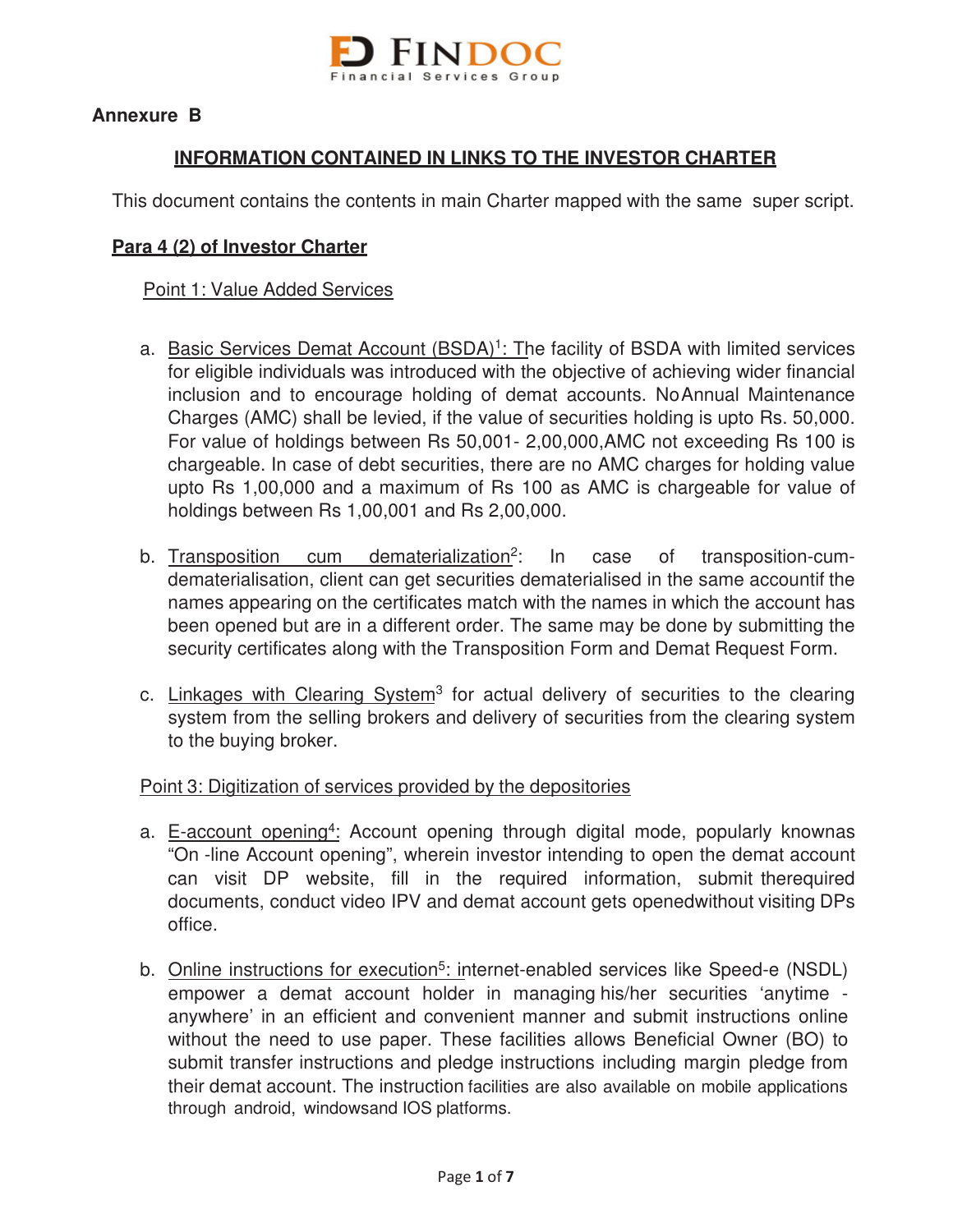- c. e-DIS / Demat Gateway:<sup>6</sup> Investors can give instructions for transfer of securities through e-DIS apart from physical DIS. Here, for on-market transfer of securities, investors need to provide settlement number along with the ISIN and quantity of securities being authorized for transfer. Client shall be required to authorize each e-DIS valid for a single settlement number / settlement date, by way of OTP and PIN/password, both generated at Depositories end. Necessary risk containment measures are being adopted by Depositories in this regard.
- d. e-CAS facility<sup>7</sup>: Consolidated Account Statements are available online and could also be accessed through mobile app to facilitate the investors to view their holdings in demat form.
- e. Miscellaneous services<sup>8</sup>: Transaction alerts through SMS, e-locker facilities, chatbots for instantaneously responding to investor queries etc. have also been developed.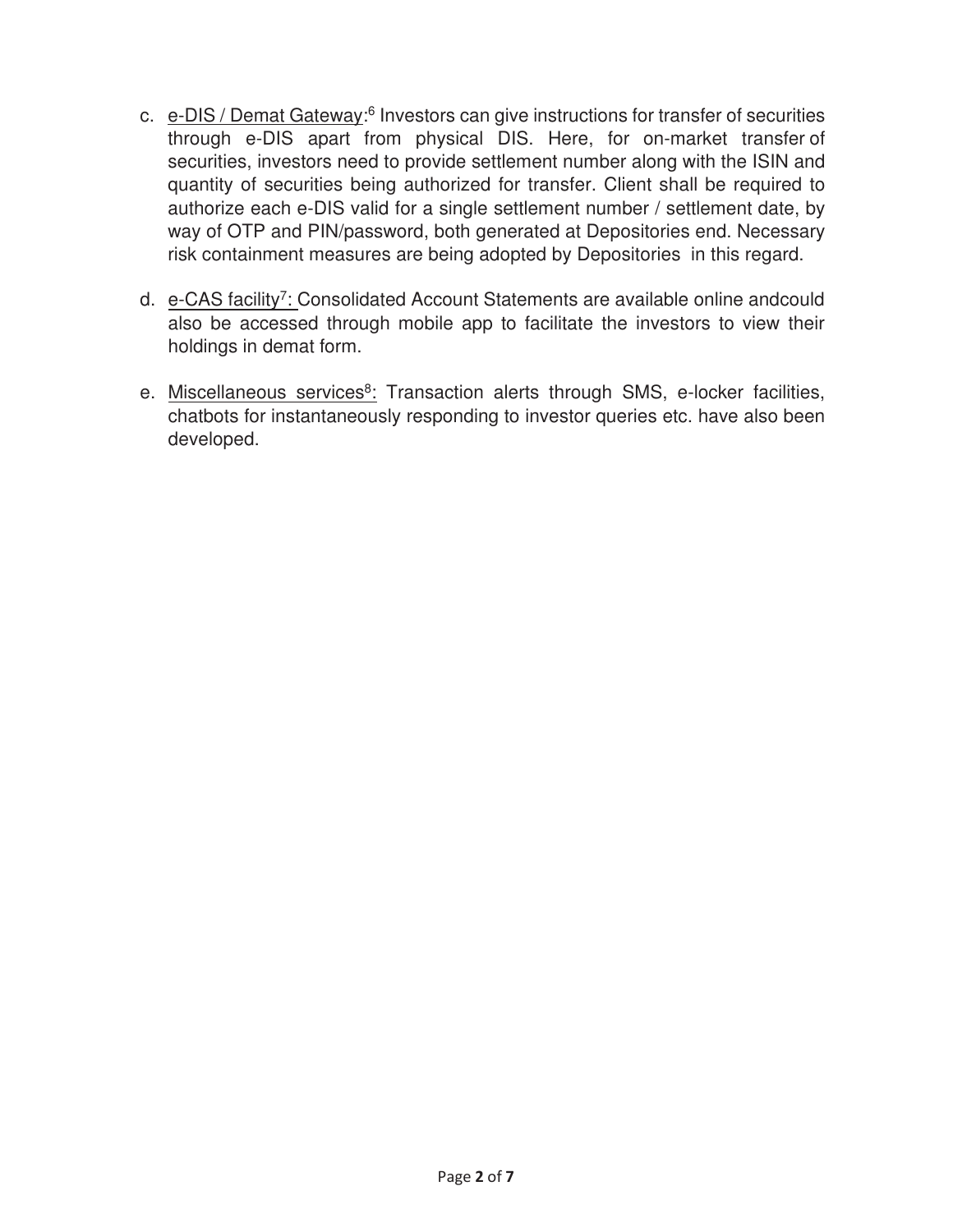

# **Para 5(2) of Investor Charter**

Complaint Resolution process at Depositories<sup>9</sup>



**Investor Helpline Details of Depositories**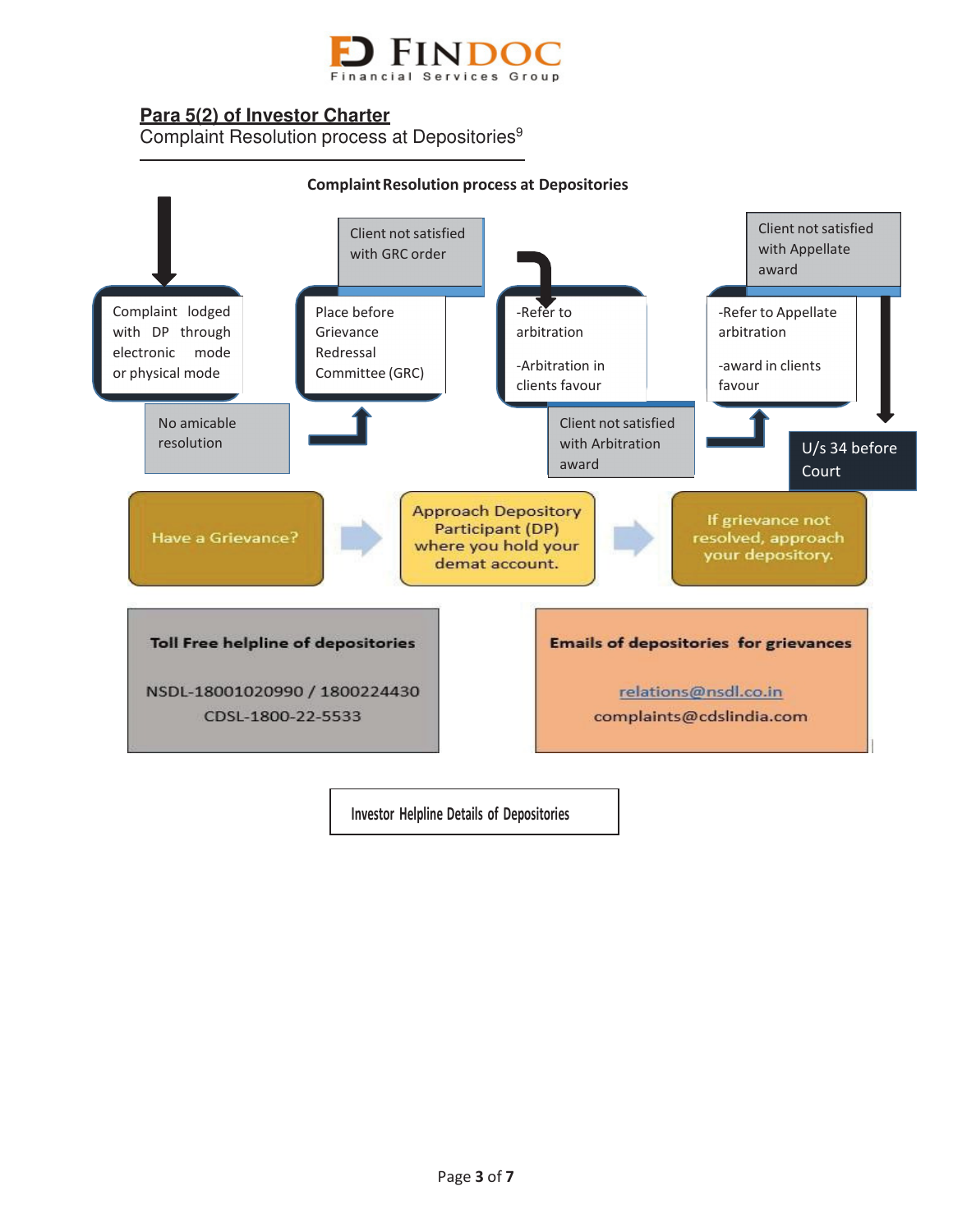# **Para 7 of Investor Charter**

Dos and Don'ts for Investor<sup>10</sup>

| <b>SI</b><br>No. | <b>Guidance</b>                                                                                                                                                                                                                                                                                                                                                                                                                                                                                                                                                                    |
|------------------|------------------------------------------------------------------------------------------------------------------------------------------------------------------------------------------------------------------------------------------------------------------------------------------------------------------------------------------------------------------------------------------------------------------------------------------------------------------------------------------------------------------------------------------------------------------------------------|
| 1.               | Always deal with a SEBI registered Depository Participant for opening a demat<br>account.                                                                                                                                                                                                                                                                                                                                                                                                                                                                                          |
| 2.               | Read all the documents carefully before signing them.                                                                                                                                                                                                                                                                                                                                                                                                                                                                                                                              |
| З.               | Before granting Power of attorney to operate your demat account to an intermediary<br>like Stock Broker, Portfolio Management Services (PMS) etc., carefully examine the<br>scope and implications of powers being granted.                                                                                                                                                                                                                                                                                                                                                        |
| 4.               | Always make payments to registered intermediary using banking channels. No<br>payment should be made in name of employee of intermediary.                                                                                                                                                                                                                                                                                                                                                                                                                                          |
| 5.               | Accept the Delivery Instruction Slip (DIS) book from your DP only (pre- printed with a<br>serial number along with your Client ID) and keep it in safe custody and do not sign<br>or issue blank or partially filled DIS slips.<br>Always mention the details like ISIN, number of securities accurately. In case of any<br>queries, please contact your DP or broker and it should be signed by all demat<br>account holders.<br>Strike out any blank space on the slip and Cancellations or corrections onthe DIS<br>should be initialed or signed by all the account holder(s). |
|                  | Do not leave your instruction slip book with anyone else.<br>Do not sign blank DIS as it is equivalent to a bearer cheque.                                                                                                                                                                                                                                                                                                                                                                                                                                                         |
| 6.               | Inform any change in your Personal Information (for example address or Bank<br>Account details, email ID, Mobile number) linked to your demat account in the<br>prescribed format and obtain confirmation of updating in system                                                                                                                                                                                                                                                                                                                                                    |
| 7.               | Mention your Mobile Number and email ID in account opening form toreceive<br>SMS alerts and regular updates directly from depository.                                                                                                                                                                                                                                                                                                                                                                                                                                              |
| 8.               | Always ensure that the mobile number and email ID linked to your demataccount<br>are the same as provided at the time of account opening/updation.                                                                                                                                                                                                                                                                                                                                                                                                                                 |
| 9.               | Do not share password of your online trading and demat account with anyone.                                                                                                                                                                                                                                                                                                                                                                                                                                                                                                        |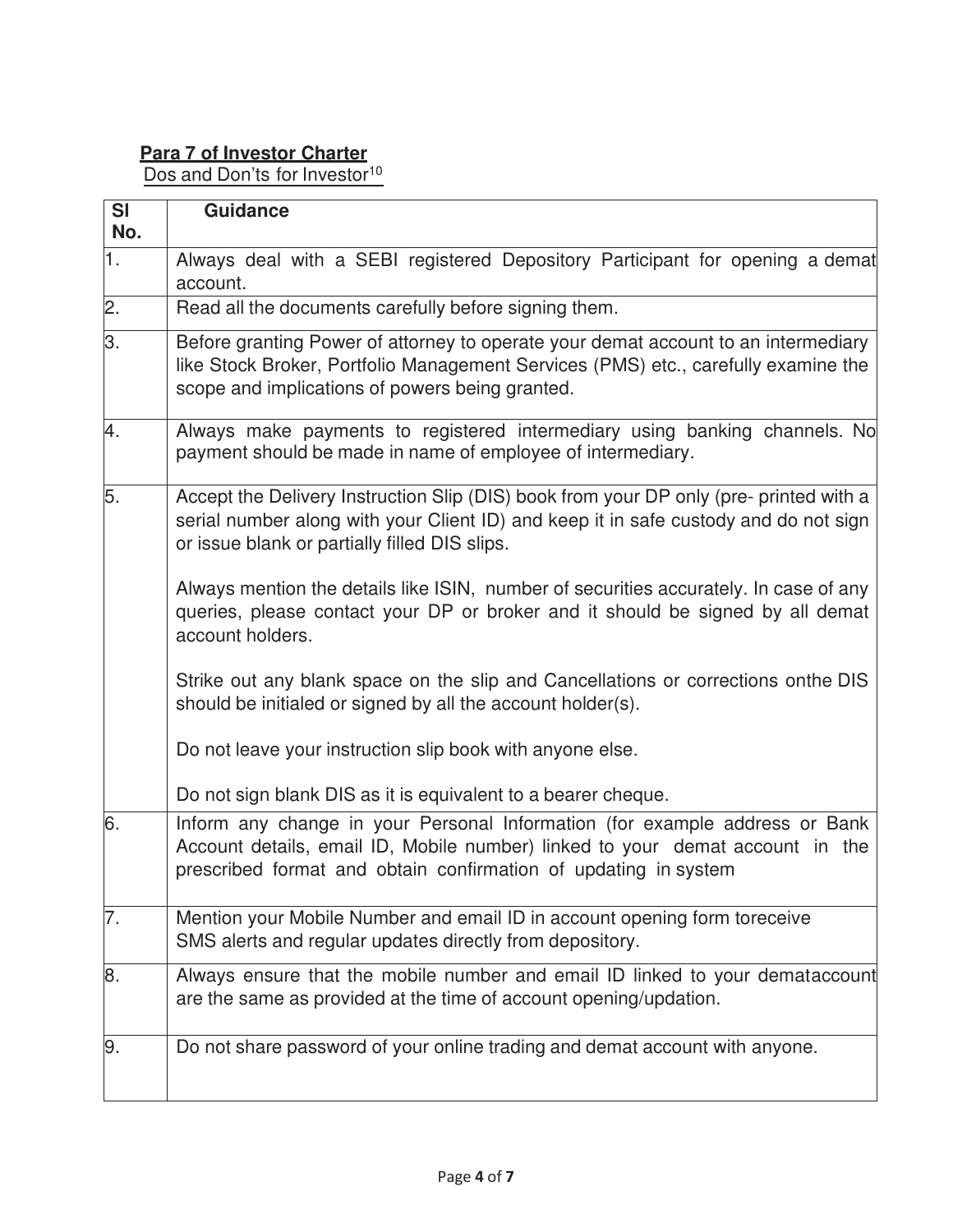

| <b>SI</b> | <b>Guidance</b>                                                                                                                                                                                                        |
|-----------|------------------------------------------------------------------------------------------------------------------------------------------------------------------------------------------------------------------------|
| No.       |                                                                                                                                                                                                                        |
| 10.       | Do not share One Time Password (OTP) received from banks, brokers, etc. These are<br>meant to be used by you only.                                                                                                     |
| 11.       | Do not share login credentials of e-facilities provided by the depositories such as<br>e-DIS/demat gateway, SPEED-e etc.                                                                                               |
| 12.       | Demat is mandatory for any transfer of securities of Listed public limitedcompanies<br>with few exceptions.                                                                                                            |
| 13.       | If you have any grievance in respect of your demat account, please write todesignated<br>email IDs of depositories or you may lodge the same with SEBI<br>online at https://scores.gov.in/scores/Welcome.html          |
| 14.       | Keep a record of documents signed, DIS issued and account statements received.                                                                                                                                         |
| 15.       | As Investors you are required to verify the transaction statement carefully forall debits<br>and credits in your account. In case of any unauthorized debit or credit, inform the DP<br>or your respective Depository. |
| 16.       | Appoint a nominee to facilitate your heirs in obtaining the securities in your demat<br>account, on completion of the necessary procedures.                                                                            |
| 17.       | Register for Depository's internet-based facility or download mobile app of the<br>depository to monitor your holdings.                                                                                                |
| 18.       | Ensure that, both, your holding and transaction statements are received periodically<br>as instructed to your DP. You are entitled to receive atransaction statement every<br>month if you have any transactions.      |
| 19.       | Do not follow herd mentality for investments. Seek expert and professionaladvice for<br>your investments                                                                                                               |
| 20.       | Beware of assured/fixed returns.                                                                                                                                                                                       |

## **Para 8 of Investor Charter**

Rights of investors<sup>11</sup>

- **•** Receive a copy of KYC, copy of account opening documents.
- No minimum balance is required to be maintained in a demat account.
- No charges are payable for opening of demat accounts.
- If executed, receive a copy of Power of Attorney. However, Power of Attorney is not a mandatory requirement as per SEBI / Stock Exchanges. You have the right to revoke any authorization given at any time.